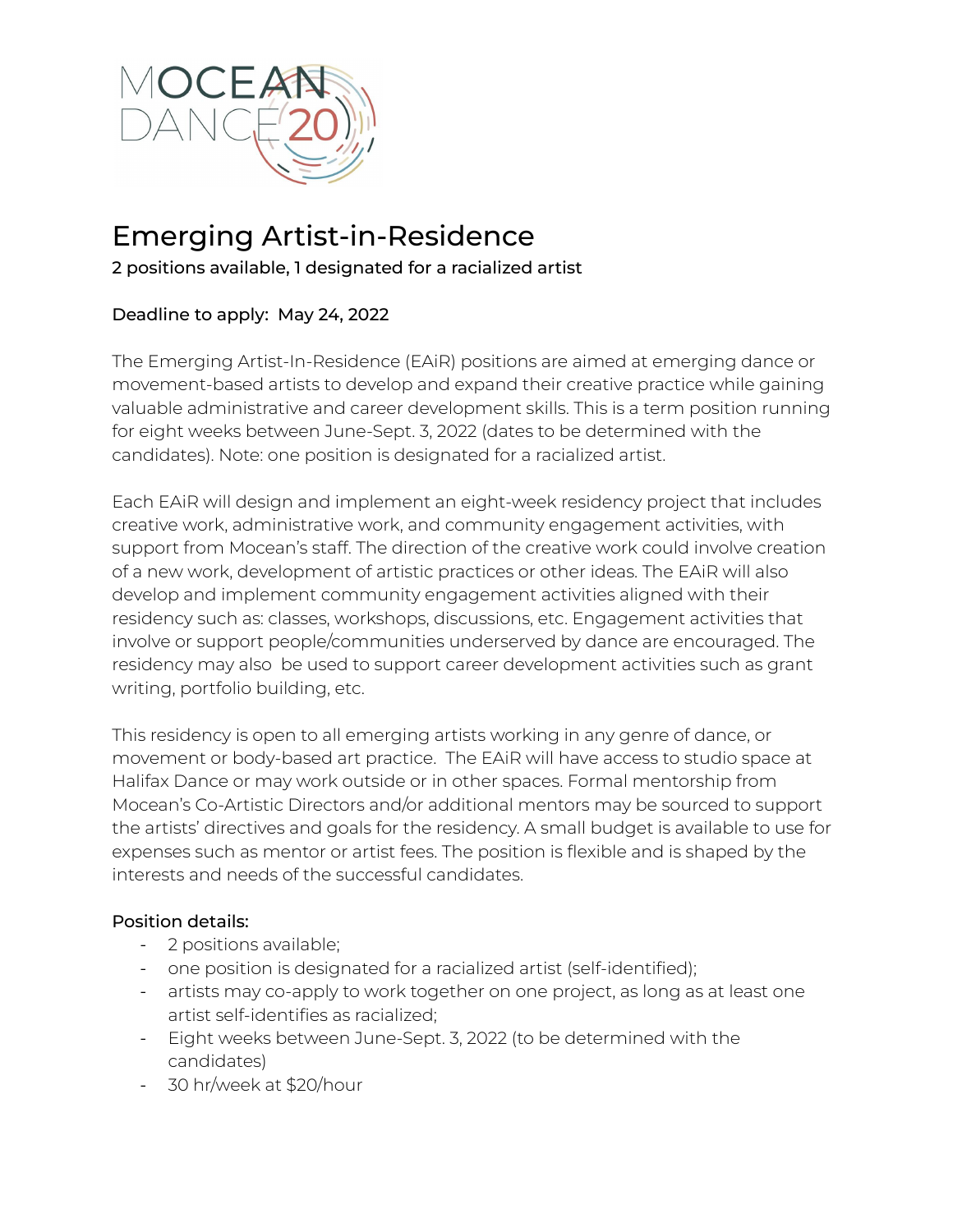Eligibility: The EAiR positions are partially funded by the Canada Summer Jobs Program. To qualify for this position candidates must self-identify as an emerging artist, and be between the **ages of 15 and 30** at the start of employment, be a permanent resident of Canada and legally entitled to work in Nova Scotia.

We welcome and strongly encourage people from all communities and intersecting identities to apply. Black, Indigenous, People of Colour, folks with disabilities, and diverse sexual orientations, gender identities or expressions (LGBTQ2S+).

## **How to Apply**

To apply, please fill out the APPLICATION FORM, which includes sending 1-3 video links of your work and a C.V. (optional). Co-applicants may submit one application, with information about both applicants.

PLEASE NOTE: If application form is not an accessible format, application may take any form, such as a letter, video or audio recording (max. 10 minutes for video/audio recordings). Alternatively, applicants may request a short 15-minute video call, with Mocean's Co-Artistic Directors responding to the application questions and recorded to share with the selection panel. For information or application assistance please email saracoffin@moceandance.com.

#### **Selection Process**

Applications will be assessed by a panel including Mocean's Co-Artistic Directors and two artistic community members who identify as racialized. Assessment will be based on the following:

- Artistic merit of the project;
- Potential impact of community engagement, particularly on underserved communities;
- Capacity of applicant to undertake their project;
- Potential impact on applicant's career path;
- Alignment with the program goals and resources available to support the project/artist(s).

## Deadline to apply: May 24, 2022 Successful applicants will be contacted by June 6th, 2022

For information or assistance please contact Sara at saracoffin@moceandance.com